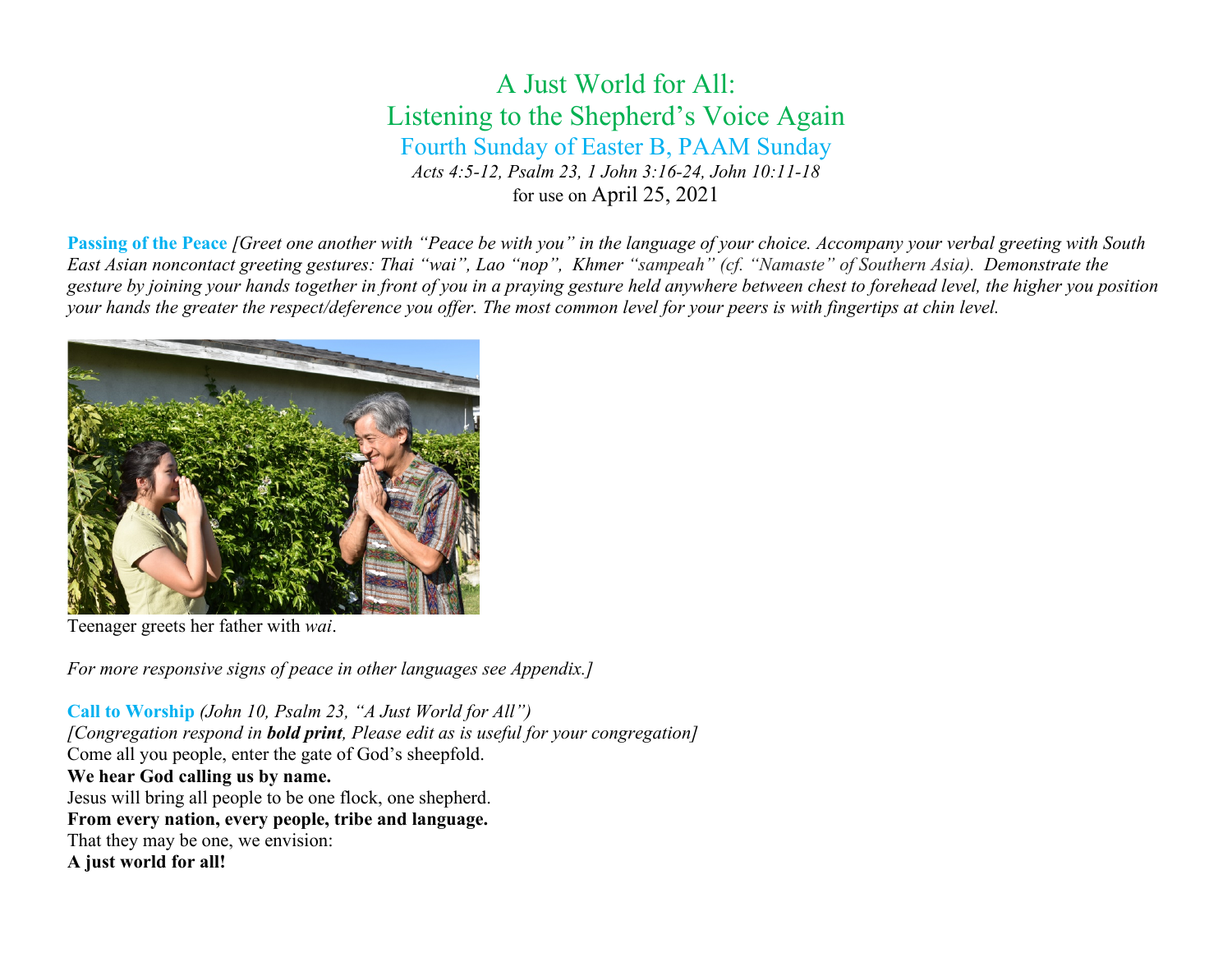For those of us who have journeyed here from Pacific Islands, The kahu of Hawaii tell us: **He Ao Pono No Ka Poʻe a Pau Loa**  In our Samoan churches, we proclaim: **Fai Mea Tonu Mo Tagata Uma** The Tongans cry out: **Ko Mamani Ma`a Kitautolu Katoa**

From the islands of Micronesia, we declare in our own languages: **Fala suwoswos nu sin mwet nukewa** [Kosraean] **Juon lol eo ejelok kalijeklok ie ngun aolep** [Marshallese] **Pwung pahrek ong sampah** [Pohnpeian] **Ach puung mi chok nonnopok won fonufan** [Chuukese]

Our ancestors from East Asia seek みんなに正しい世の中 [Japanese] (pronounced: **minna ni tadashii yononaka**) 一个公平的世界 [Chinese] (pronounced: **yīgè gōngpíng de shìjiè**) 모든 만물을 위한 정의로운 평화 [Korean] (pronounced: **Mo-deun Man-mul-eul wee-han Jeong-wee-roh-un Pyeong-hwa**)

Our members from the Philippines proclaim each in their own language: **Matarung Nga Kalibutan Para Sa Tanan** [Ilonggo] **Justicia ti sangkalubungan** [Ilocano] **Masaplalang yatu cecatamungan** [Kampampangan] **Makatonongan dalin parad amin** [Pangasinan]

**Isang Makatarungang Mundo Para Sa Lahat** [Tagalog] **Makiangayon nga kalibutan alang sa tanan** [Visayan]

We welcome new groups from Southeast Asia as they also proclaim: **Keadilan Untuk Semua** [Bahasa Indonesia] **Thế giới công bằng của bạn** [Vietnamese] ໃຫ້ໂລກນິ້ມີຄວາມຍຸດຕິທໍາເພື່ອທຸກຄົນ [Lao]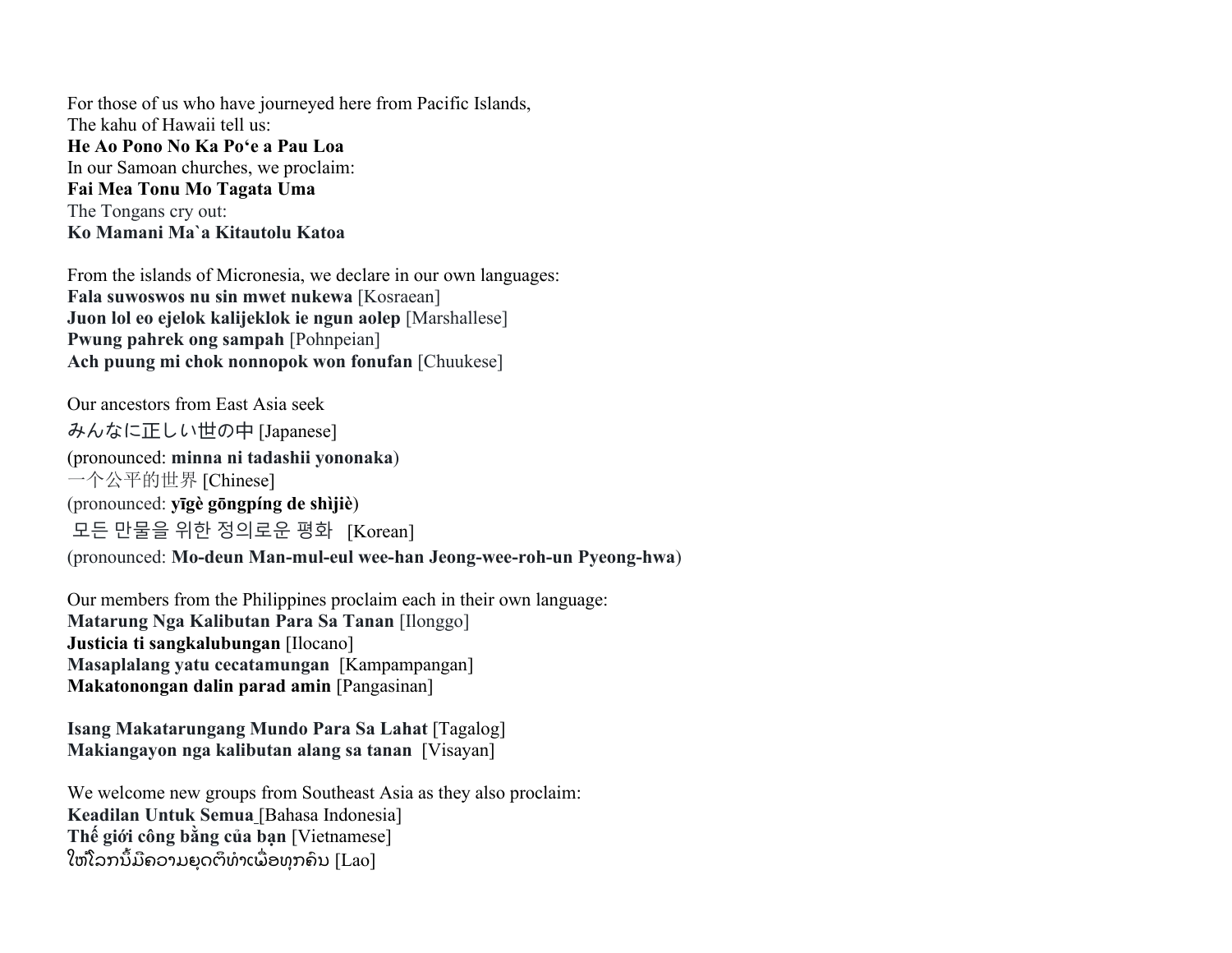(pronounced: **hai lok ni mi khuamyudtitham phua thukkhon**) ์ โลกที่ยติธรรมสำหรับทุกคน [Thai] (pronounced: **lok thī̀yutiṭham s̄ảh̄mrạb thuk khon**)

And in Southern Asia, we desire எல்ேலா�க்�ம் சமநீ���ள்ள உலகம் [Tamil] (pronounced: **Yellorukum samaneetheulla Oolagam**) എല്ലാവർക്കും ഒരു നിഷ്ടക്ഷ ലോകം [Malayalam] (pronounced: **ellāvarkkuṁ oru niṣpakṣa lēākaṁ**)

And our journey here in Southern California is met with cries for: **Un mundo de justicia para todas, todos, y todes**

Come! The voice of the Good Shepherd still calls **To God's great banquet where our souls may be restored.** Come all who gather to praise and sing. **Amen! Blessing and glory and wisdom, thanksgiving and honor be to our God forever and ever! Amen!**

**Welcome Song:** "You're Welcome Here" Eileen Mitsueda *(sheet music at end of service)*

No matter who you are, No matter where you are on life's journey, You're welcome here! Since God has welcomed us, We also welcome you with open hearts. You're welcome here!

Mabuhay! Irashai! E komo mai! Welcome! Bienvenidos! Talofa! Aloha! Welcome! Welcome!

#### *(Bridge)*

You may speak diff'rent words or cherish diff'rent thoughts. One thing I know: this is where you belong.

**Pastoral Prayer** *(Psalm 23, UCC Statement of Faith)*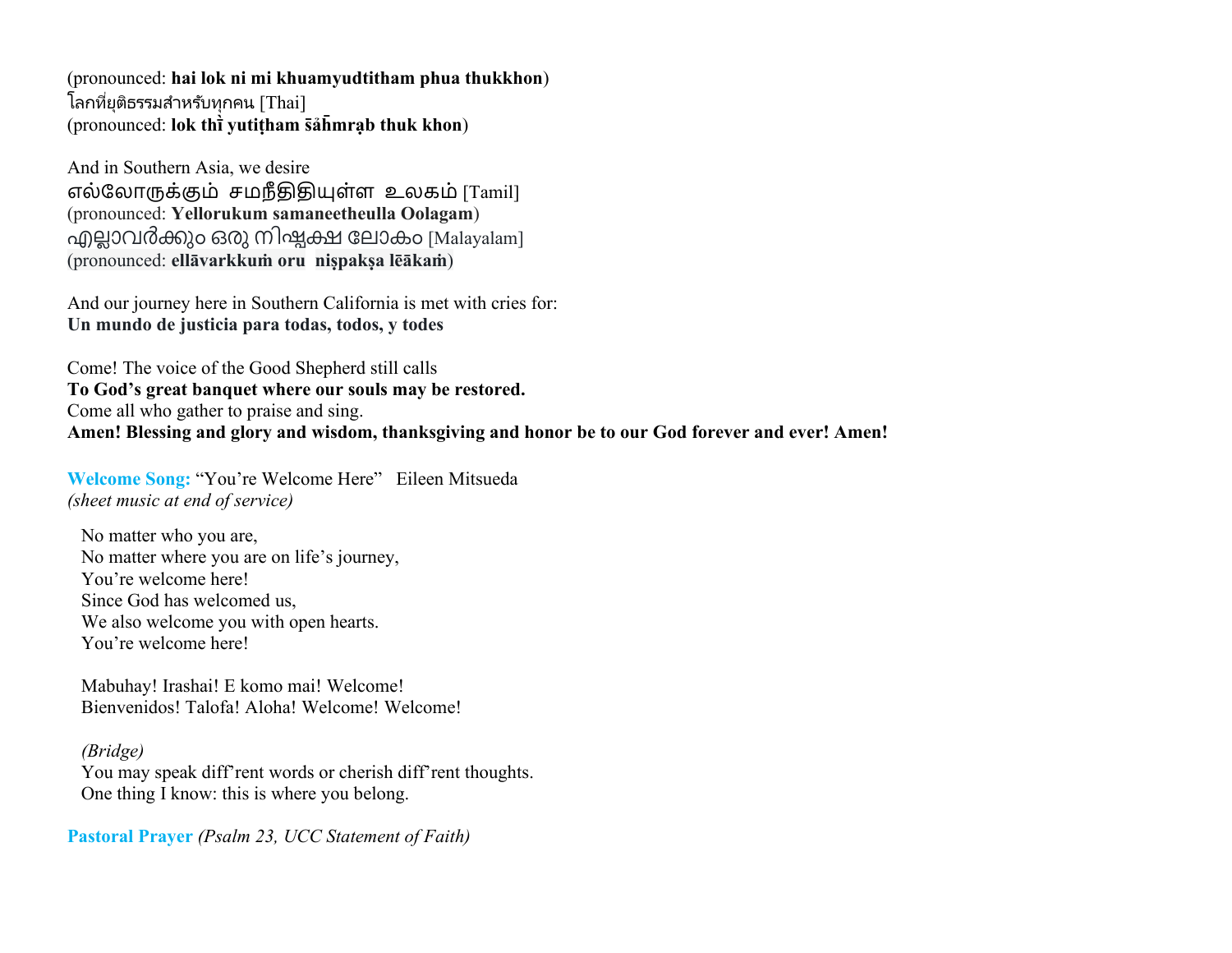O God, ke Kahu Hipa maikaʻi [Good Shepherd], you have journeyed with us even as our ancestors have traveled across the continents and oceans of this world. You placed us on lush islands; you have made us lie down in green pastures. You have been with us as we walked through the deepest valleys of migration and movement, as refugees of war, economic necessity, and displacement.

On this PAAM Sunday, we give you thanks and pray for the Pacific Islander and Asian American Ministries of our United Church of Christ: for 46 years strengthening the voices of the Pacific Islander and Asian American churches, taking seriously God's call to bind in covenant faithful people of all ages, tongues and races.

Help us and teach us to practice right relationship based on respect, sovereignty, self-determination and religious freedom of all indigenous peoples within our church and global community. We pray for the land and the people, for healing and hope, and true reconciliation—ho'okuikahi—which is still to come. Help us to welcome everyone to your table that goodness and mercy might follow us all the days of our lives.



For such a time as this global pandemic, we give thanks for people who have ceased referring to it as "Chinese Virus". We give you praise for voices that actively work against racism and violence. We pray also for your guidance and compassion for those who hold on to misinformation against and point fingers at their neighbors. Give us all courage in the struggle for justice and peace as we welcome the stranger into conversation along our mutual journey.

God of resurrection hope, as the world begins to emerge from the tomb of fear and isolation, we look to you. We pray for the millions of people who have lost their lives in the global pandemic; we embrace their families as well. We pray for all who suffer in body and spirit. Walk with them through each dark valley. Feed them with mercy; anoint them with healing. We trust that you are greater than any virus, continuing to bring lives together, even when we are apart

from one another.

Blessing and honor, glory and power be unto you, O God, as we offer all our prayers to you in the name of Jesus Christ, our Good Shepherd. Amen.

#### **Prayer of Confession** *(John 10, Psalm 23)*

**God, our guiding shepherd, we have wandered through strange paths of our world. We like sheep have gone astray. We have trusted other voices and turned away from your truth. In fear, we have taken your rod and your staff and beaten down other nations. We have selfishly laid claim to green pastures that really belong to you. We have usurped your role as gatekeeper and not welcomed our neighbors. Forgive us we pray and restore us all to your fold.** 

#### **Assurance of Forgiveness** *(John 10, 1 John 3:20)*

God hears our prayers, both spoken and those we are too ashamed to pass through our lips. God stands ready to embrace all who seek forgiveness. Continue to listen and respond to the voice of the Good Shepherd calling you back to restoration. Whenever your heart condemns you, remember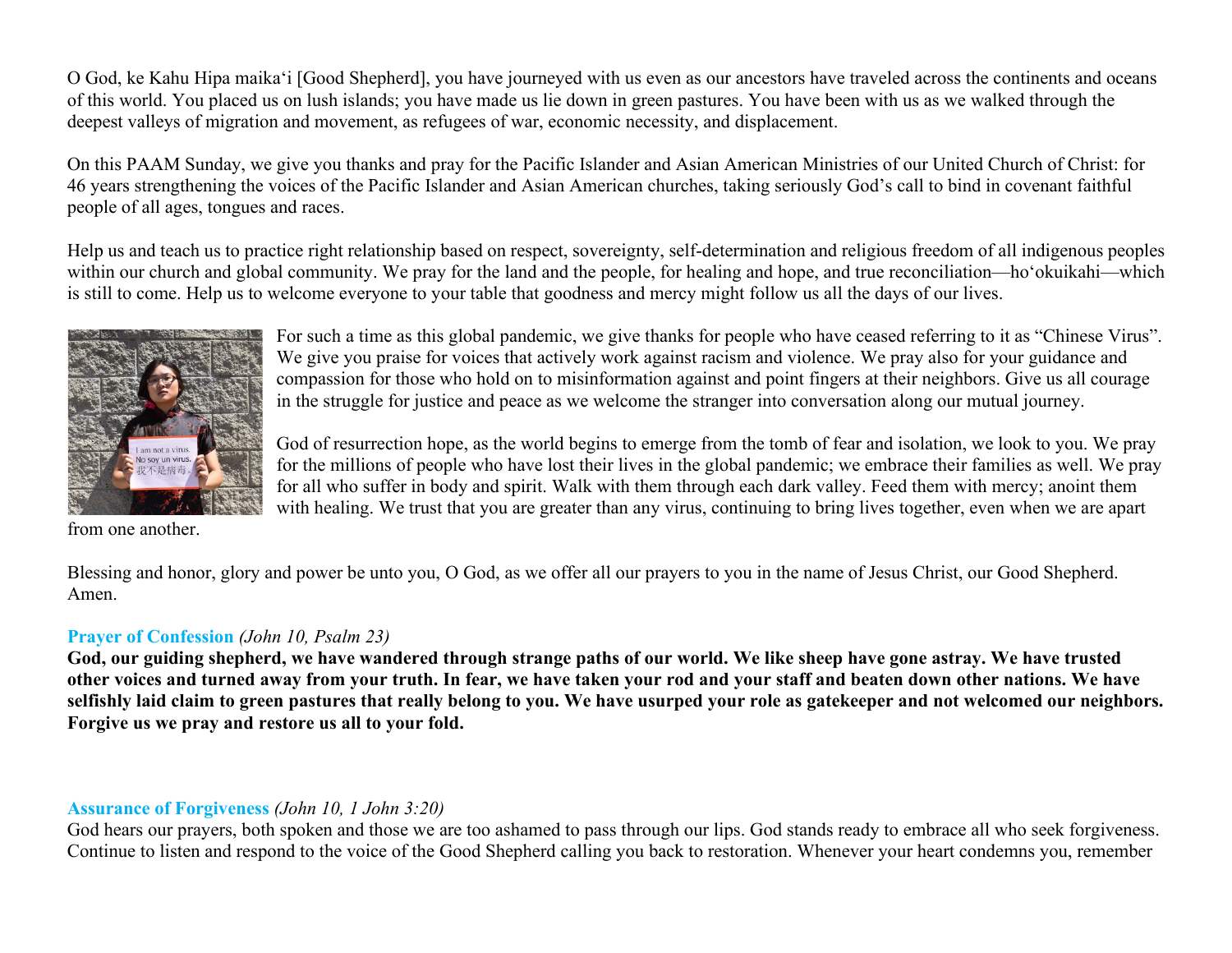that God knows everything and is greater than your hearts. With apology comes redress. Since God has forgiven you, you are empowered make amends with all God's children.

# **Call to Offering** *(Psalm 23, 1 John 3:18)*

With God as our Shepherd, we will not be in need. Our cups already overflow with God's blessing. Let us share in the care of all God's children. Let us love, not simply in word or speech, but also in truth and action, as we give from our hands and our hearts.

# **Prayer of Dedication** *(John 10, Psalm 23, 1 John 3:16)*

Loving Shepherd, you have laid down life itself to show your love for all people. May our gifts of time, talent and treasure bring comfort to those who walk through dark valleys and bring wholeness and peace to those not of this fold. As we have gathered our gifts, gather us also as one flock in the care of one shepherd, Jesus Christ, in whose name we pray. Amen.

**Benediction** *(Psalm 23, 1 John 3, Acts 5:8)* Fear no evil for God, our Shepherd journeys with us. Love one another as Christ abides in you. Be filled with the Holy Spirit as witness to divine love. *[Additional benediction may be added in the language of your choice.]*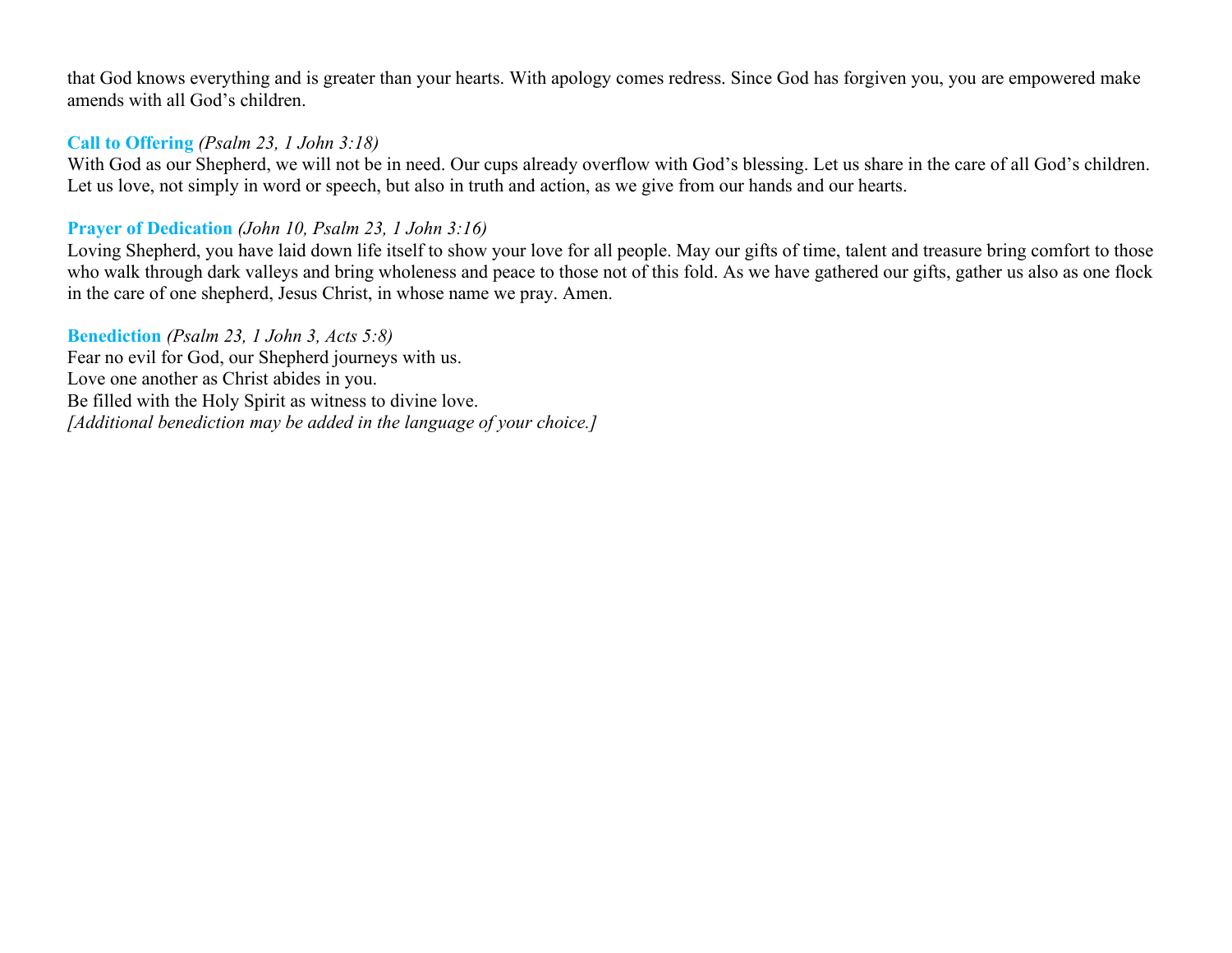#### **Suggested music selections**

Iesu No Ke Kahuhipa TNCH 252\* My Shepherd Is the Living God TNCH 247 God Is My Shepherd TNCH 479 Praise to God TNCH 5 I'll Shout the Name of Christ Who Lives TNCH 234 Golden Breaks the Dawn TNCH 470 Enter the Realm of God TNCH 615 When I Was Baptized Sing! 53 Call to Prayer Sing! 61 Lei Mekia Sing! 64

#### **\*Iesu No Ke Kahuhipa (Savior, Like a Shepherd Lead Us, TNCH 252) verse 1 lyrics**

An English translation:

Jesus is the shepherd, a good shepherd We are the flock (ohana of God), listening and following Love, love, lead and care for us Love, love, lead and care for us.

*kahu* (guardian, keeper). Also an informal title often used for pastors in Hawaii. *hipa* (sheep) *maika*<sup>'</sup>*i* (good). Hula teachers often use this word to tell their students "Good job!" *ohana* (family) *aloha* (love). Also used as greeting in Hawaii.

*hanai* (raise, care, feed). Also used to describe adoptive and foster relationships.

**Resources for song "You're Welcome Here!"**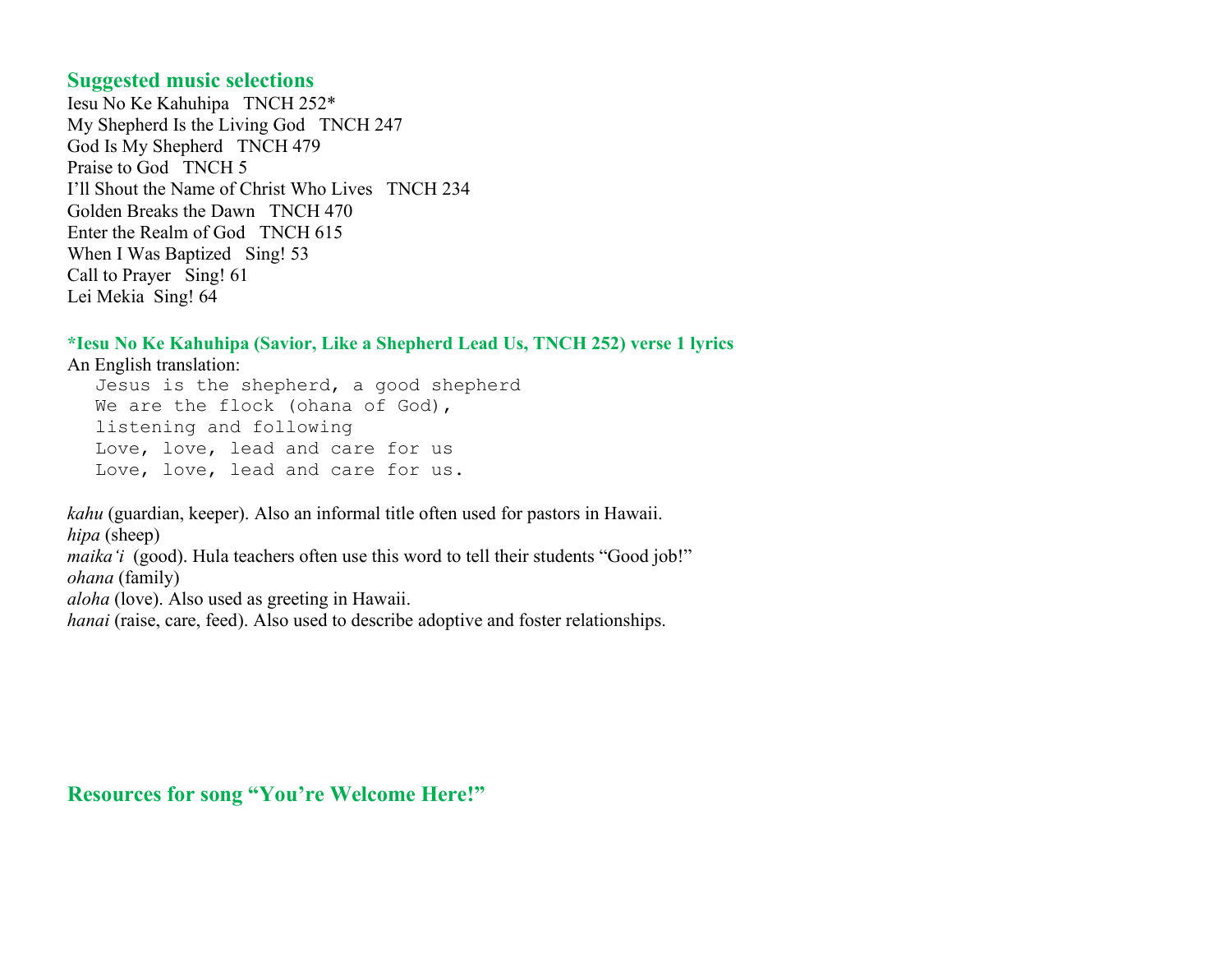

Lyrics with guitar chords:

Hear the song: [https://www.youtube.com/watch?v=FBSeEjhRC\\_U](https://www.youtube.com/watch?v=FBSeEjhRC_U) (Eileen Mitsueda)

Hear the song with Hawaiian chorus: Kahu Kenneth Makuakane *Request mp3 from* [mpccucc@yahoo.com](mailto:mpccucc@yahoo.com)

Hula tutorial:<https://www.youtube.com/watch?v=SOcEBXcsSqg> (Randy Chang/Angie Chuman) Video made in 2013; you may substitute non-contact greetings for congregation greeting portion.

## **More Music:**

Covina Community UCC member Robin Qi plays "City of Stars" on violin: <https://youtu.be/HXFOWsBVb7M> *Permission granted for use on PAAM Sunday.*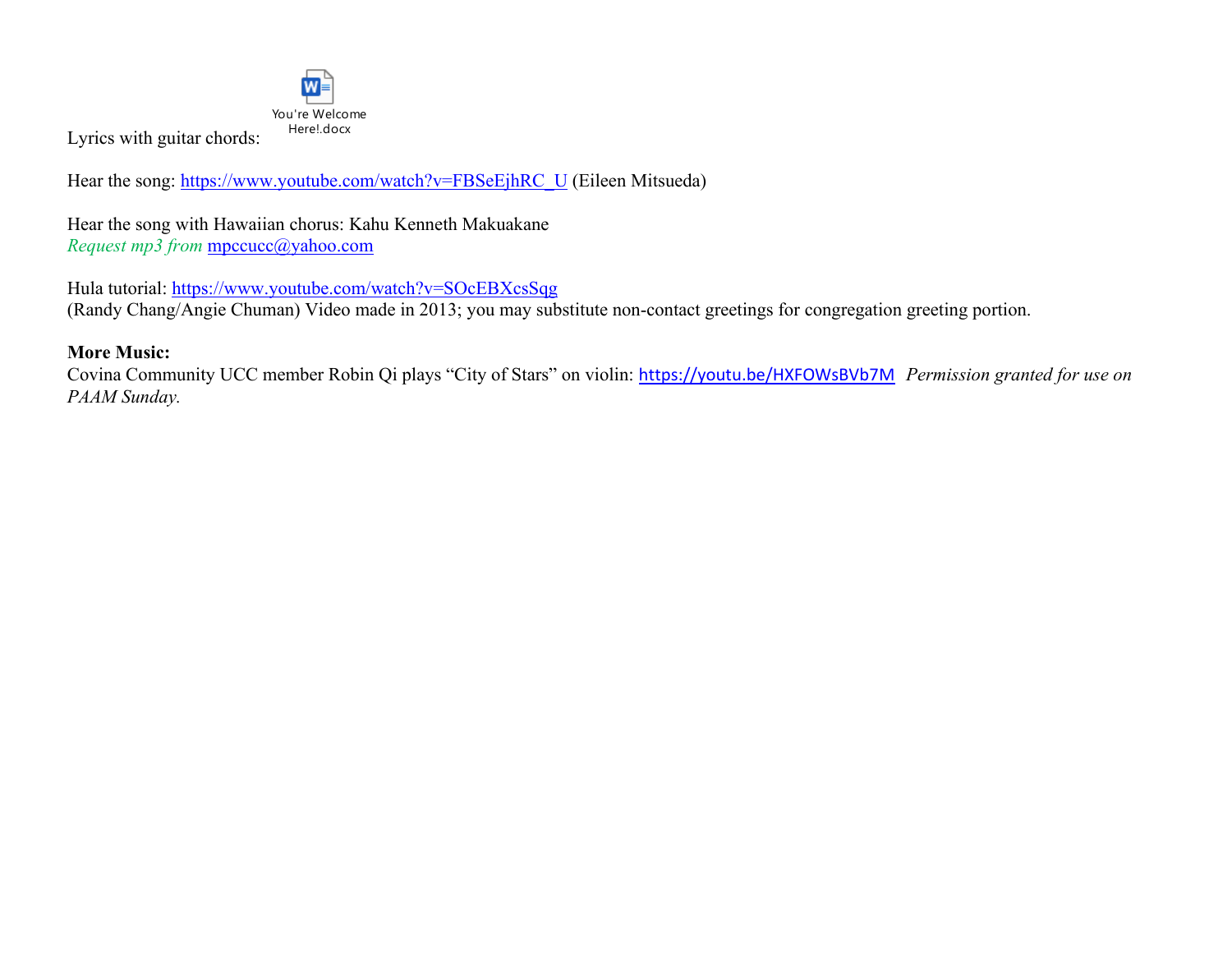#### **A PAAM Sunday Sermon**: Kahu Wendell Davis mp4

A 15-minute reflection on Psalm 23:1 by Papa Makua of the Association of Hawaiian Evangelical Churches (AHEC), Hawaii Conference UCC. As a "Christian Hawaiian" growing up in a Hawaiian Christian family, Rev. Davis preaches on "The Lord is my Shepherd" using contemporary and traditional imagery from Hawaiian and other cultures. Includes benediction in Hawaiian language. *Request mp4 from [mpccucc@yahoo.com](mailto:mpccucc@yahoo.com)*

#### **Artwork for slides**:

Border strip:



A PAAM Sea Honu (Sea Turtle):



If you have trouble opening these resources or need more help with translations of the phrase "A Just World for All" in other languages used in the UCC please contact Rev. Mitchell Young [mpccucc@yahoo.com](mailto:mpccucc@yahoo.com)

**Brief description of PAAM for worship materials:**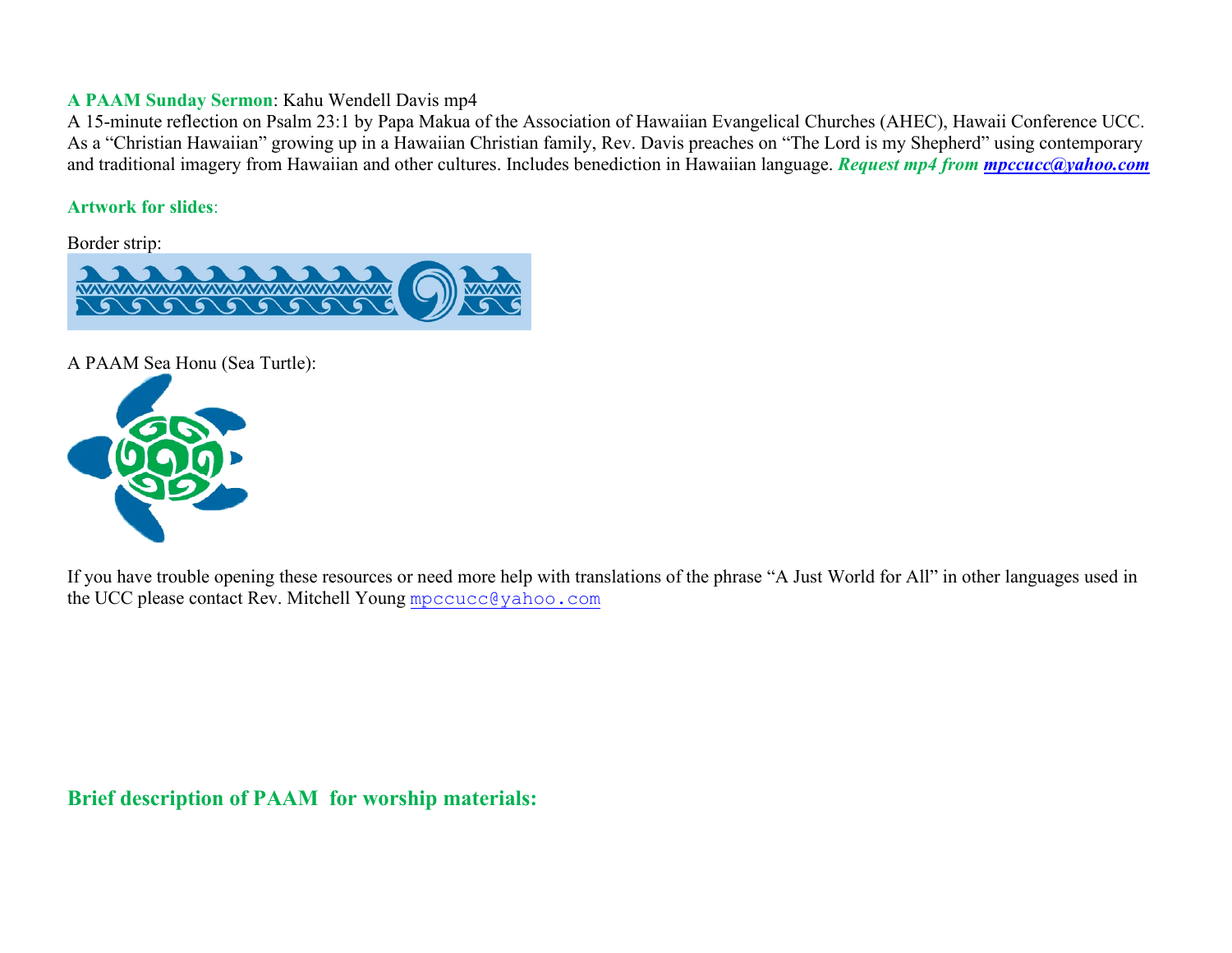Pacific Islander & Asian American Ministries (PAAM) was organized in 1974 at a gathering in San Francisco, California, of representatives from different regions throughout the United States. The vision was to unite and move forward at the national, regional, and local levels as Pacific Islanders & Asian Americans in the United Church of Christ, sharing our unique gifts with one another.

PAAM was voted into existence at the 10th General Synod, in 1975, as a recognized Special Interest Group within the UCC. The 17th General Synod adopted the pronouncement, "A United Church of Christ ministry with Pacific Islanders & Asian Americans" calling to establish an implementation committee to make requests about the ministries of the PAAM churches. The 18th General Synod passed a resolution designating the last Sunday of April as PAAM Sunday when all UCC churches recognize and celebrate the gifts and contribution of Pacific Islanders & Asian Americans in the life of the UCC.

PAAM has initiated, sponsored, supported and participated in many activities at all levels of the conference, worked for greater PAAM representation on all levels of the conference boards, committees, and staff.

PAAM continues to address institutional racism within the church and society, is concerned with issues of human rights and justice, and helps to support and strengthen clergy and lay leadership at the local level.

# **Multi-lingual Responsive Worship Greetings**

# **Hawaiian**

#### **Paschal Greeting (Easter Acclamation)**

Ua ala hou ka Haku. The Lord is risen! Ua ala no 'o ia. He is risen indeed!

#### **Sign of Peace**

Aloha 'oukou. Peace be with you. Me 'oe pu. And also with you.

#### **Benediction**

Aloha i kekahi i kekahi. Love one another. (John 13:34) Aloha i kekahi i kekahi me ka na'au ma'ema'e. Love one another deeply from the heart. (1 Peter 1:22)

#### **Japanese**

**Paschal Greeting (Easter Acclamation)** キリストは復活なさった。(Kirisuto wa fukkatsu nasatta.)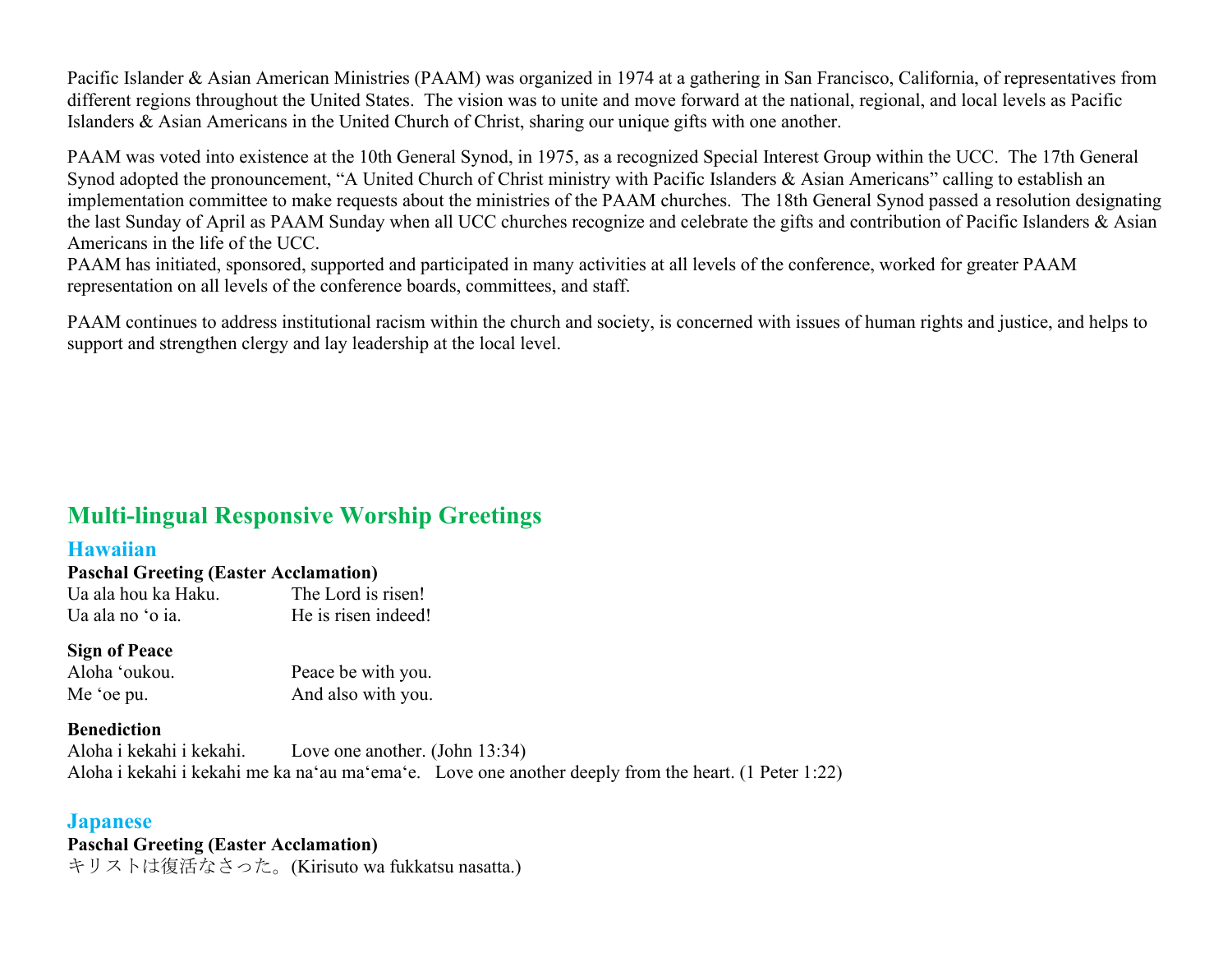Christ is risen.

実に、彼は復活なさった。 (Jitsuni kare wa fukkatsu nasatta.) Indeed, he is risen.

## **Sign of Peace**

平安があなたにあるように。 (Heian ga anata ni aru yō ni.) Peace be with you.

そしてあなたと共に。 (Soshite anata to tomoni.) And also with you.

#### **Benedictions**

互いに愛し合いなさい。 (Tagaini aishiai nasai.) Love one another. (John 13:34)

互いに心から深く愛し合いなさい。 (Tagaini kokorokara fukaku aishiainasai.) Love one another deeply from the heart. (1 Peter 1:22)

## **Korean Paschal Greeting (Easter Acclamation)**  $(Yea-sue-nime)$  boo-hwal ha-shut-da!) Christ is risen!

그는 실제로 일어났습니다! (Keu-neun shill-jee-roh ill-raw-nat-sup-nee-da!) He is risen indeed!

#### **Sign of Peace**

에게 평화가 있을지어다. (Ae-kae pyung-hwa-ka ee-sool-jee-aw-da.) Peace be with you.

너와도. (Naw-wha-do.) And also with you.

#### **Benediction**

서로 사랑하라. (Saw-roh sa-rang-ha-rah.) Love one another.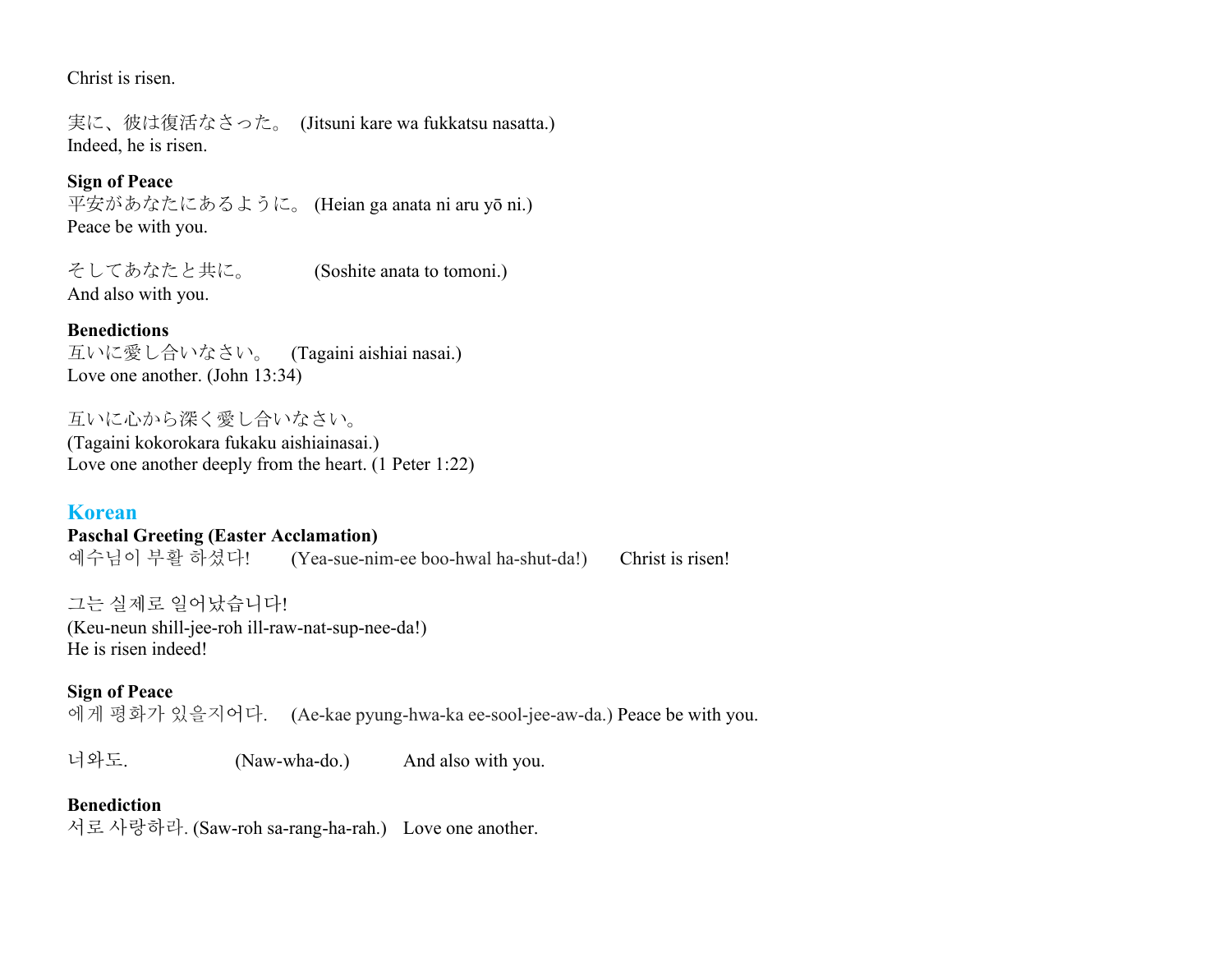# 마음에서 깊이 서로 사랑하십시오.

(Ma-eum-ae-saw kee-pee saw-roh sa-rang-ha-ship-see-oh.) Love one another deeply from the heart. (1 Peter 1:22)

# **Marshallese**

**Paschal Greeting**  An anij jerkakbije! The Lord is risen! Rej ba iroj elukkun jekakbije! He is risen indeed!

#### **Sign of Peace**

Aenoman nan kom. Peace be with you. (John 20:26) Bar einwot kwe. And also with you.

#### **Benediction**

Iakwe im iakwe ro jet. Love one another. (John 13:34) Iakwe im iakwe ro jet kin aolepen burwom. Love one another deeply from the heart. (1 Peter 1:22)

#### **Samoan**

#### **Paschal Greeting (Easter Acclamation)**

Ua toe tu le Ali'i! The Lord is risen! (Luke 24:34) E moni ua toe tu! He is risen indeed!

#### **Sign of Peace**

Ia outou manuia! Peace be with you. (John 20:26) Ia fa'apea ia te oe! And also with you.

## **Benediction**

Ia outou fealofani! Love one another. (John 13:34) Ia matua fealofani ai outou ma le loto naunau! Love one another deeply from the heart. (1 Peter 1:22)

## **Spanish**

**Paschal Greeting (Easter Acclamation)** ¡Cristo ha resucitado! Christ is risen! (Luke 24:34) ¡En verdad ha resucitado! He is risen indeed!